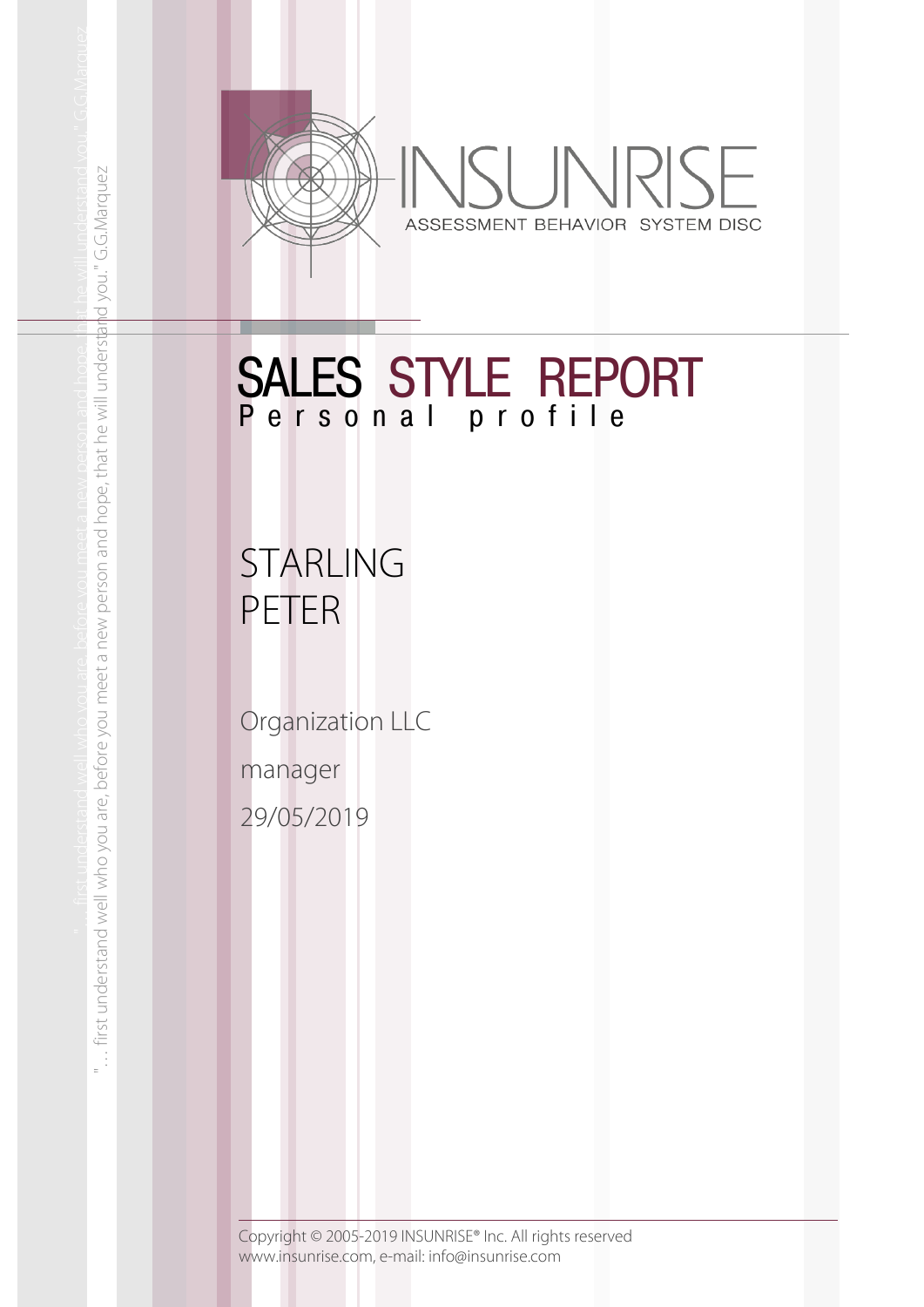# CONTENTS:

|                                                            | page           |
|------------------------------------------------------------|----------------|
| Introduction BEHAVIOUR STYLE                               | 3              |
| <b>CHAPTER 1 - General Descriptions</b>                    | $\overline{4}$ |
| <b>CHAPTER 2 - Basic Competences Analysis</b>              | 6              |
| <b>CHAPTER 3 - Style of Working with Clients</b>           | 7              |
| <b>CHAPTER 4 - Sales Style Indicators</b>                  | 8              |
| CHAPTER 5 - Behaviour Analysis on Various Stages of a Deal | 9              |
| <b>CHAPTER 6 - Negotiating Style</b>                       | 10             |
| <b>CHAPTER 7 - Presentation Skills</b>                     | 11             |
| <b>CHAPTER 8 - Behaviour in Conflict Situations</b>        | 12             |
| <b>CHAPTER 9 - Motivating Stimuli</b>                      | 13             |
| <b>CHAPTER 10 - Efficiency-limiting Factors</b>            | 14             |
| CHAPTER 11 - Self-improvement Recommendations              | 15             |
| DEVELOPMENT PLAN                                           | 16             |
| <b>BEHAVIOUR STYLE Introduction</b>                        | 17             |
| CHAPTER 12 - BEHAVIOUR STYLE - Graph analysis              | 18             |
| <b>INSUNRISE ROSE Introduction</b>                         | 19             |
| CHAPTER 13 - INSUNRISE ROSE - analytical instrument        | 20             |

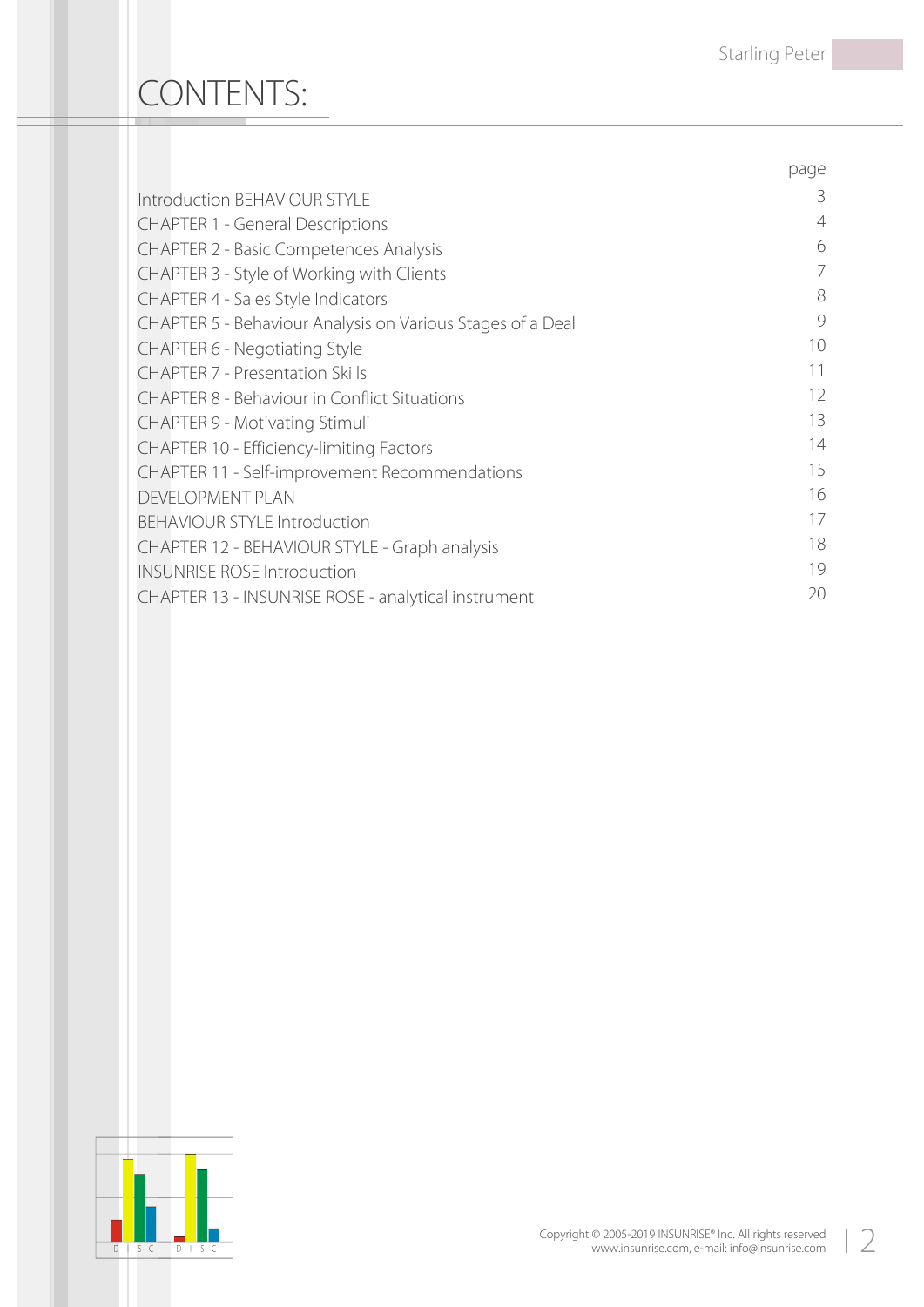# Introduction

### BEHAVIOUR STYLE

Behavioral style

This document is a report on your behavioral style.

Assessment System DISC INSUNRISE® is based on the behavioral model developed by the Swiss psychologist Karl Gustav Jung in his fundamental work "Psychological Types" published in 1921. Jung's ideas were developed further by the American scientist, Doctor William Moulton Marston of Harvard University (May 9, 1893- May 2, 1947).

In 1928 Dr Marston published "The Emotions of Norman People" in which he described the DISC theory. The main concepts of this theory are the foundation of the DISC Behavioral Model.

Thousands of scientific experiments and tests based on the DISC model have been carried out. These tests proved that individuals possess both unique characteristics and common patterns. The common patterns help to measure and define individual style of personal behavior.

Research shows that behavioral style cannot be "good" or "bad". Each person can be successful and efficient if he understands his own strengths and weaknesses. DISC INSUNRISE "Individual Style Report" does not grade personal behavior but only describes and measures it.

Better self-awareness may help you to improve your interaction with the others and better adapt to the environment.

Treat the Behavioral Style Report in a creative way. Just cross out the statements you disagree with but only after consulting with people you trust- your friends, relatives or colleagues. You may not be aware of some traits of you character!

Try to create your own personal development plan based on the DISC INSUNRISE Behavior Style report.

Be successful!

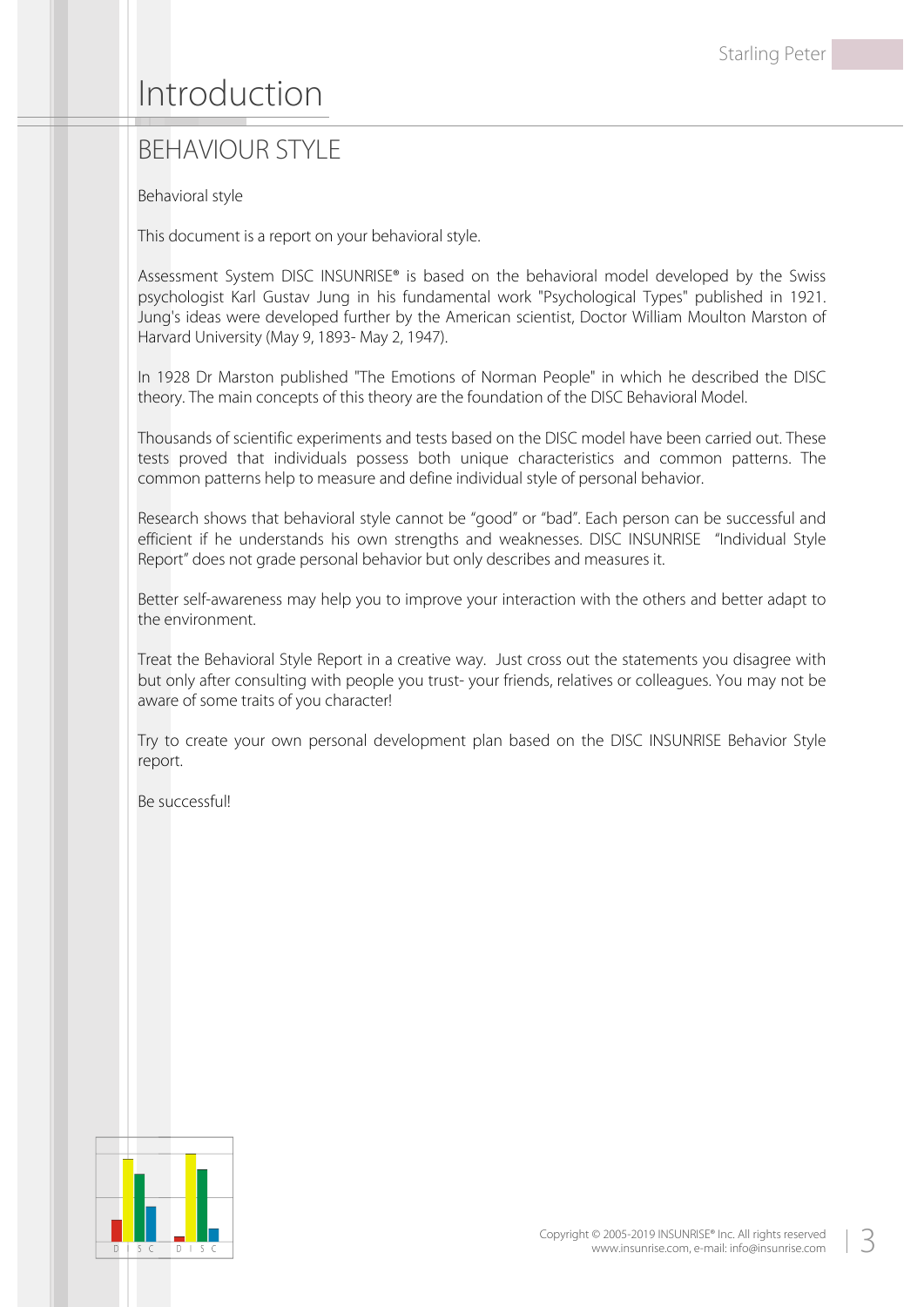### General Descriptions

This chapter of the report deals with the main tendencies of Peter`s behavior. These are the traits that she is most likely to show in her natural environment, when Peter is not under stress or influence of other factors and is not trying to fit a situation.

- Friendly and open, attentive to people, expressive, inspirational, independent, enthusiastic, charismatic, communicative, slightly disorganized, convincing, impulsive, rather passive in making decisions, peaceful, demanding in certain situations, inventive, loves diversity, moderately adventurous, tries to preempt negative consequences, rather secretive, combines impulsiveness and predictability, loves commanding approach, does not change her beliefs easily, moderately optimistic, selectively trusting, sociable, tries to be patient, relaxed, willful, inattentive to details, methodical in certain situations.
- Peter is a companionable and sociable person
- She tries to be patient and understanding with people.
- Peter tends to act only if she has support of her team.
- She avoids assuming sole responsibility for making difficult decisions.
- She admits that she needs to trust people and wants others to trust her as well.
- Peter likes her achievements to be recognized publicly.
- She tries to earn everyone's affection and recognition for her willingness to help others in need.
- Peter has an optimistic view of her ability to persuade others and influence their opinion.
- She tries to express her ideas logically. However, at the same time she can change subject in a conversation without an apparent reason.
- Her friendliness and compassion helps Peter to collect necessary information.
- Peter is a great communicator, because she is able to express her ideas clearly, ask the right questions, involve others in a conversation and listen to people.
- $\blacksquare$  In a conversation, Peter tries not only to discuss topics which are interesting to her, but also topics that are interesting and important to others.
- Peter has a very good sense of humor which helps her to give feedback to others in a non offensive way.
- She will try to avoid competition and confrontation. However, she is willing to defend her ideas in certain situations.
- Peter tends to be individualistic. She feels better if she has few requirements and rules to consider.

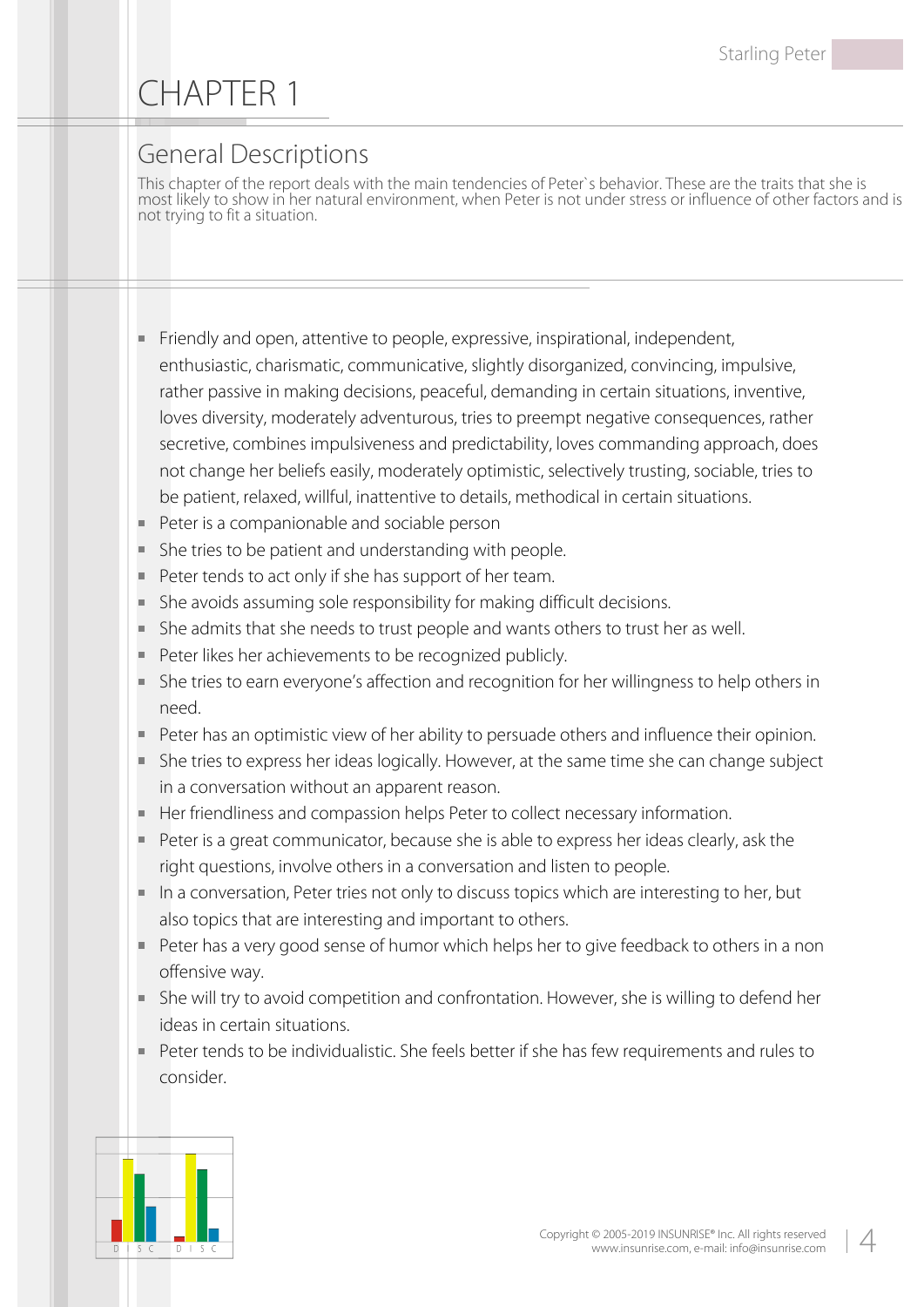#### General Descriptions

This chapter of the report deals with the main tendencies of Peter`s behavior. These are the traits that she is most likely to show in her natural environment, when Peter is not under stress or influence of other factors and is not trying to fit a situation.

- Peter can be described as an inventive person with atypical way of thinking.
- She wants to have diversity on the condition of maintaining stability.
- When solving conflicts, Peter will not risk losing good relationships with people, because she considers them a priority.
- **Peter prefers a pleasant, non stressful work environment. However, often she is involved** in dynamic activities.
- $\blacksquare$  She tends to be a little infantile. In many situations, she wants the responsibility to be assumed by someone else, or be equally distributed among members of the team.
- Peter may delay solving a problem, hoping that the situation resolves itself.
- Peter is not an authoritative person and does not like to be in charge of other people.
- She tries to maintain friendly and possibly long-term relationships with many people.
- Peter wants to maintain family relationship.
- She can be both communicable and reserved, depending on a situation.
- She is capable of communicating with strangers.
- Peter tends to defend her point of view. However, she will give in if she thinks that it is not worth arguing.
- It is unlikely that Peter will take initiative. She will probably assume the role of an inspirational team player.
- Peter prefers to be free of direct control over her actions.
- She looks at rules as guidelines which are necessary in order to avoid straying off the right course. However, sometimes she pays too much attention to unimportant instructions.
- **Peter's aspiration for independence and at the same time unwillingness to invent or** dictate her own rules is the reason for her self-consciousness.

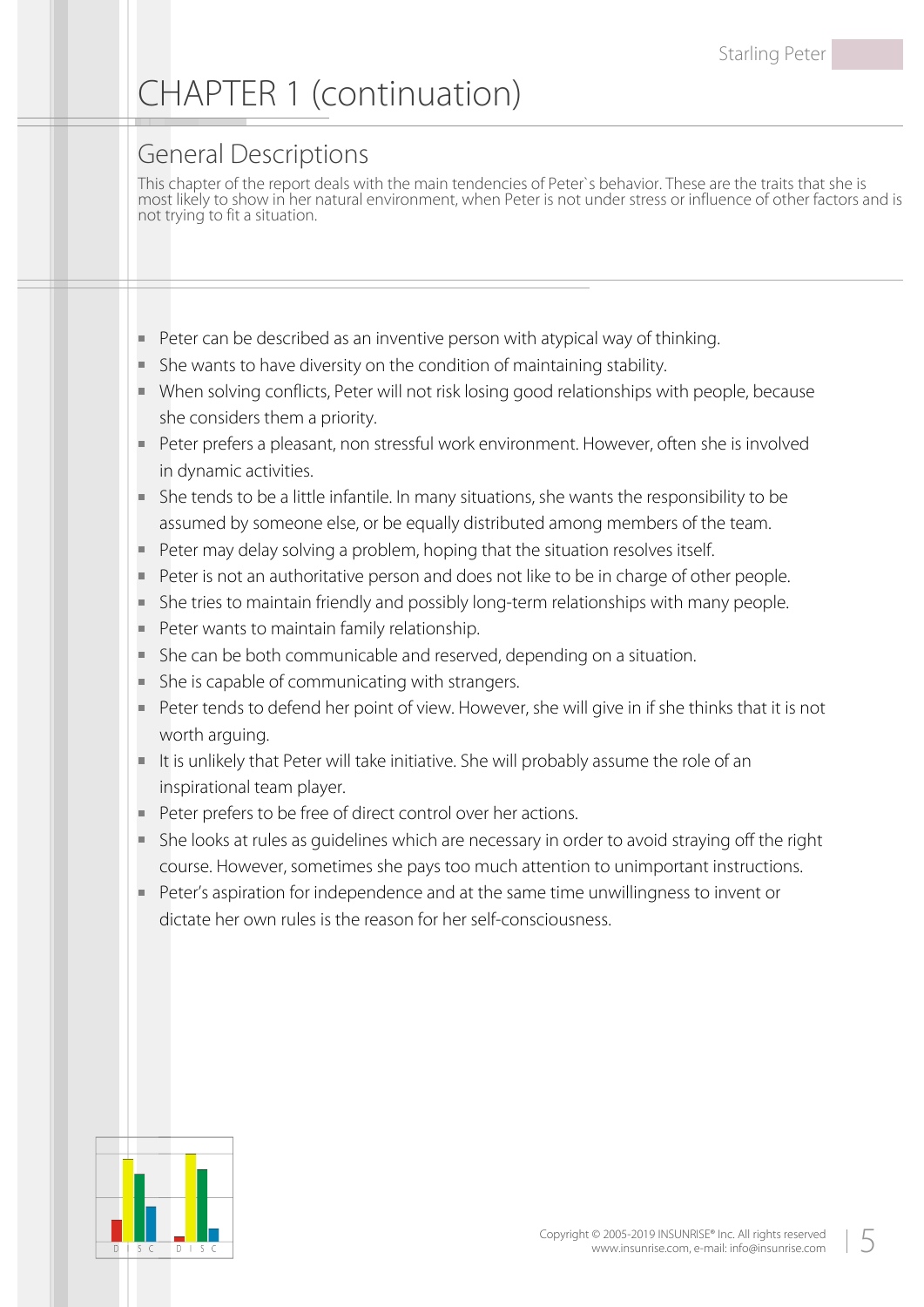### Basic Competences Analysis

This chapter of the Report covers the main tendencies of Peter`s behavior. These are the qualities that Peter will demonstrate in the situation most comfortable for her, when she is not under stress and is not making an effort to conform to a situation.

|                                                                      |  |  |  |  | 10         |
|----------------------------------------------------------------------|--|--|--|--|------------|
| Aptitude for communication                                           |  |  |  |  | 9.0        |
| and negotiation                                                      |  |  |  |  | 7.7        |
| Independent decision making                                          |  |  |  |  | 4.6<br>4.3 |
|                                                                      |  |  |  |  | 9.3        |
| Optimism and trustfulness                                            |  |  |  |  | 7.7        |
|                                                                      |  |  |  |  | 9.0        |
| Teamwork                                                             |  |  |  |  | 7.7        |
| Result orientation                                                   |  |  |  |  | 1.2        |
|                                                                      |  |  |  |  | 2.4        |
| Ability to detect own mistakes                                       |  |  |  |  | 1.0        |
| and to correct them.                                                 |  |  |  |  | 2.4        |
| Ability to concentrate on one task for an<br>extended period of time |  |  |  |  | 4.8<br>5.0 |
|                                                                      |  |  |  |  | 0.8        |
| Organizational skills                                                |  |  |  |  | 2.3        |
|                                                                      |  |  |  |  | 5.5        |
| Diplomatic skills                                                    |  |  |  |  | 5.8        |
| Creativity                                                           |  |  |  |  |            |
|                                                                      |  |  |  |  |            |
| Ability to gather and sort information/                              |  |  |  |  | 0.8        |
| Paper-work                                                           |  |  |  |  | 2.3        |
| Stability/ Constancy/ Poise                                          |  |  |  |  | 8.8        |
|                                                                      |  |  |  |  | 7.6<br>5.2 |
| Ability to present valid arguments and defend<br>one's point of view |  |  |  |  | 5.1        |
| Following quality standards /                                        |  |  |  |  | 4.8        |
| Reliability maintenance                                              |  |  |  |  |            |
| Ability to cooperate positively with others/                         |  |  |  |  | 8.8        |
| Readiness to help                                                    |  |  |  |  |            |
| Loyalty to company's policies                                        |  |  |  |  | 4.1        |
|                                                                      |  |  |  |  | 4.2<br>10  |





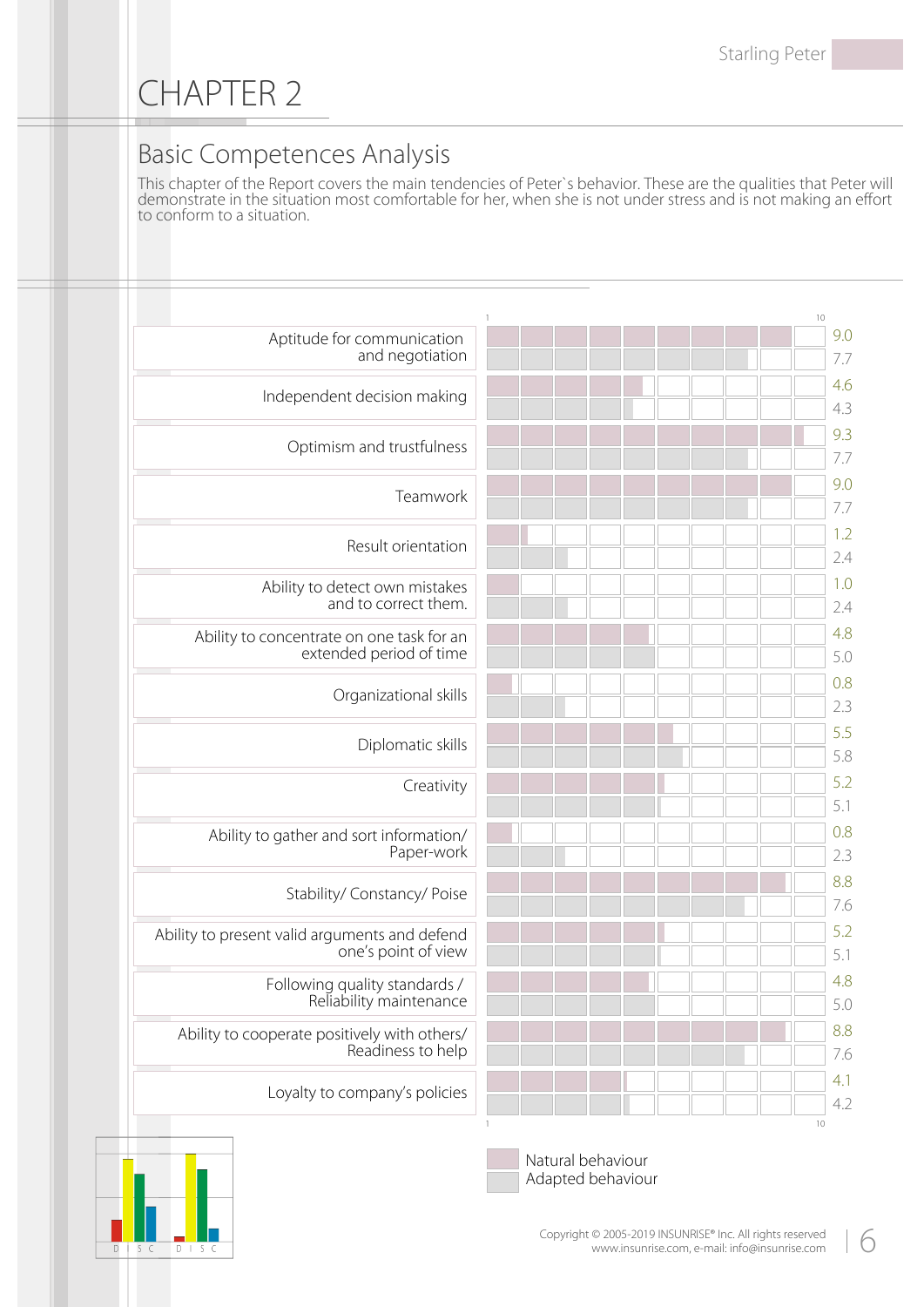### Style of Working with Clients

Ability to build up partnership relationship with a client may become a foundation for a future service offer. Certain behavioral skills can help a manager to gain customer's trust. Research shows that a person can improve his skills if he is aware of them.

|                                                    | 10         |
|----------------------------------------------------|------------|
| Building up trust-based relations<br>with a client | 5.9<br>5.9 |
| Planning and running deals that require            | 4.8        |
| processing large amounts of paperwork              | 5.0        |
| Focus on long-term customer relations              | 8.8        |
|                                                    | 7.6        |
| Aspiration to establish contacts with              | 5.2        |
| influential people of the client-company           | 5.1        |
| Motivating the client in accordance                | 5.2        |
| with his/her own interests                         | 5.1        |
| Ability to identify client's true                  | 5.7        |
| intentions and needs                               | 5.8        |
| Ability to involve a client in the discussion      | 9.7        |
| of business matters                                | 8.5        |
| Gaining friendship with clients                    | 6.5        |
| for the purpose of mutual benefit                  | 5.6        |
| Preparation of a client to a voluntary             | 9.0        |
| decision in favour of a purchase                   | 7.7        |
| Considerate conduct in the course                  | 7.8        |
| of protracted negotiations                         | 7.0        |
|                                                    | 10         |



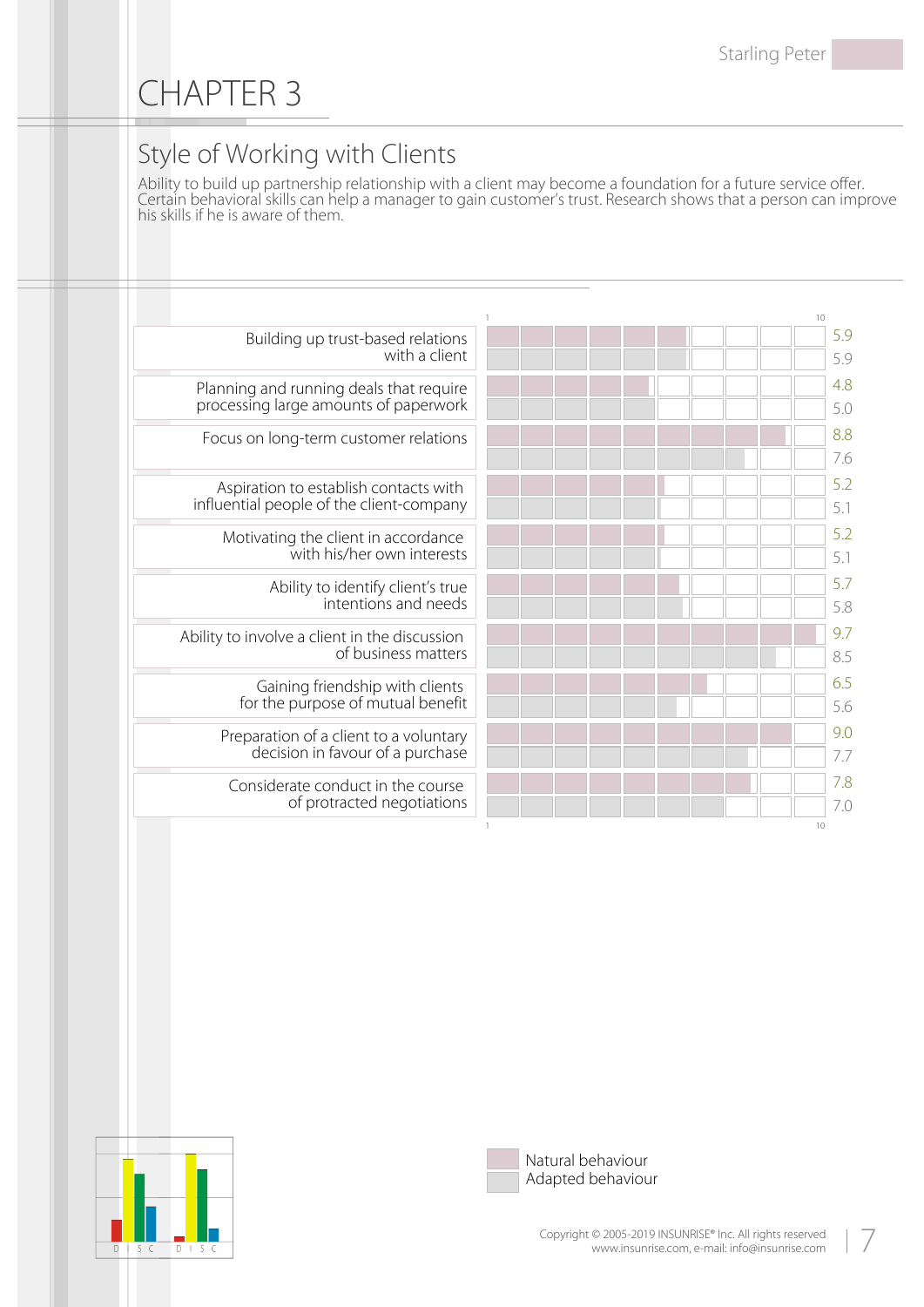### Sales Style Indicators

The efficiency of sales depends on a variety of reasons, but one of essentials is the work of sales staff. This chapter of the report is devoted to the analysis of trends of your personal behaviour in sales. Use this information to develop best sales strategy and negotiation abilities while communicating with customers.

| Deal with a view to result                                                            |  |  |  |  |  |
|---------------------------------------------------------------------------------------|--|--|--|--|--|
| Technical sales requiring the knowledge<br>of all product and paperwork nuances       |  |  |  |  |  |
| Deal risks evaluation                                                                 |  |  |  |  |  |
| Ability to establish personal contact<br>with influential people from the client side |  |  |  |  |  |
| Exercise of inventiveness and<br>manipulative skills while convincing client          |  |  |  |  |  |
| Ability to present information in<br>an intelligible and attractive manner            |  |  |  |  |  |
| Ability to project him/herself speaking<br>of the advantages of his/her offer         |  |  |  |  |  |
| Dialogue-improvisation depending<br>on the circumstances                              |  |  |  |  |  |
| Professional advise regarding<br>all product specifications                           |  |  |  |  |  |
| Ability to turn client's objections<br>into a positive talk                           |  |  |  |  |  |
| Ability to match client's requirements<br>with the aim of the deal                    |  |  |  |  |  |
| Discreetly but inevitably brings<br>a client to the decision on buying                |  |  |  |  |  |
| Knows when it is high time to step back<br>in order to get the final yes of a buyer   |  |  |  |  |  |
| Ability to minimize risks                                                             |  |  |  |  |  |
| Correct processing of deal's documents                                                |  |  |  |  |  |
| Orientation on long-term customer relations                                           |  |  |  |  |  |

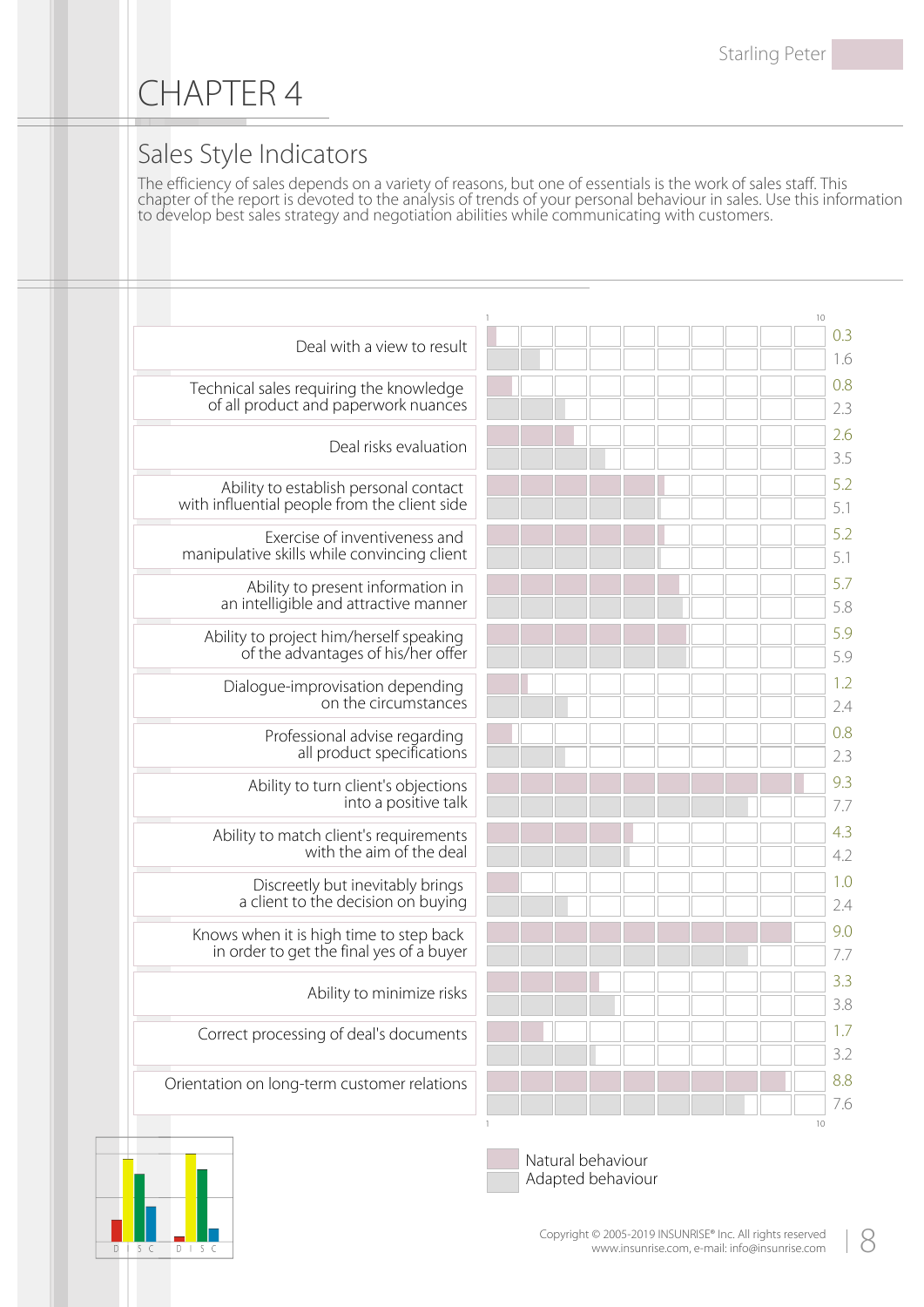### Behaviour Analysis on Various Stages of a Deal

It is well known that, people prefer to buy from those vendors, which a similar by their style of behavior to themselves. That is why the seller needs first to understand himself, realizing his strengths and weaknesses, and secondly to understand or «read» style of the buyer, and thirdly, to learn to adapt his behavior to achieve harmony in communication with the customer.

|                                                 |  |  |  |  | 10        |
|-------------------------------------------------|--|--|--|--|-----------|
| Primary client search and market research       |  |  |  |  | 0.8       |
|                                                 |  |  |  |  | 2.3       |
| Building trust-based relations                  |  |  |  |  | 9.0       |
|                                                 |  |  |  |  | 7.7       |
| Reaching an agreement regarding                 |  |  |  |  | 5.2       |
| appointments                                    |  |  |  |  | 5.1       |
| Clear understanding of deal objectives          |  |  |  |  | 1.2       |
|                                                 |  |  |  |  | 2.4       |
| Ability to uncover client's requirements        |  |  |  |  | 1.0       |
| through questions                               |  |  |  |  | 2.4       |
| Attention to customer's words                   |  |  |  |  | 8.8       |
| and behaviour                                   |  |  |  |  | 7.6       |
| Ability to engage customer in a conversation,   |  |  |  |  | 5.2       |
| invite to open communication                    |  |  |  |  | 5.1       |
| Presentation with a focus on emotional aspects/ |  |  |  |  | 5.9       |
| Flexibility                                     |  |  |  |  | 5.9       |
| Offer with an account of client's               |  |  |  |  | 9.0       |
| requirements                                    |  |  |  |  | 7.7       |
| Presentation with an emphasis                   |  |  |  |  | 5.7       |
| on technical aspects                            |  |  |  |  | 5.8       |
| Exercise of straightforwardness                 |  |  |  |  | 0.3       |
| in overcoming client's objections               |  |  |  |  | 1.6       |
| Overcoming resistance through                   |  |  |  |  | 9.7       |
| verbal persuasion                               |  |  |  |  | 8.5       |
| Ability to uncover the true reason              |  |  |  |  | 5.7       |
| of customer's counterarguments                  |  |  |  |  | 5.8       |
| Ability to turn customer's counterarguments     |  |  |  |  | 4.3       |
| into grounds for making a deal                  |  |  |  |  | 4.2       |
| Makes numerous attempts to close a deal         |  |  |  |  | 4.3       |
|                                                 |  |  |  |  | 4.2       |
| Orientation on long-term customer relations     |  |  |  |  | 8.4       |
|                                                 |  |  |  |  | 6.9<br>10 |



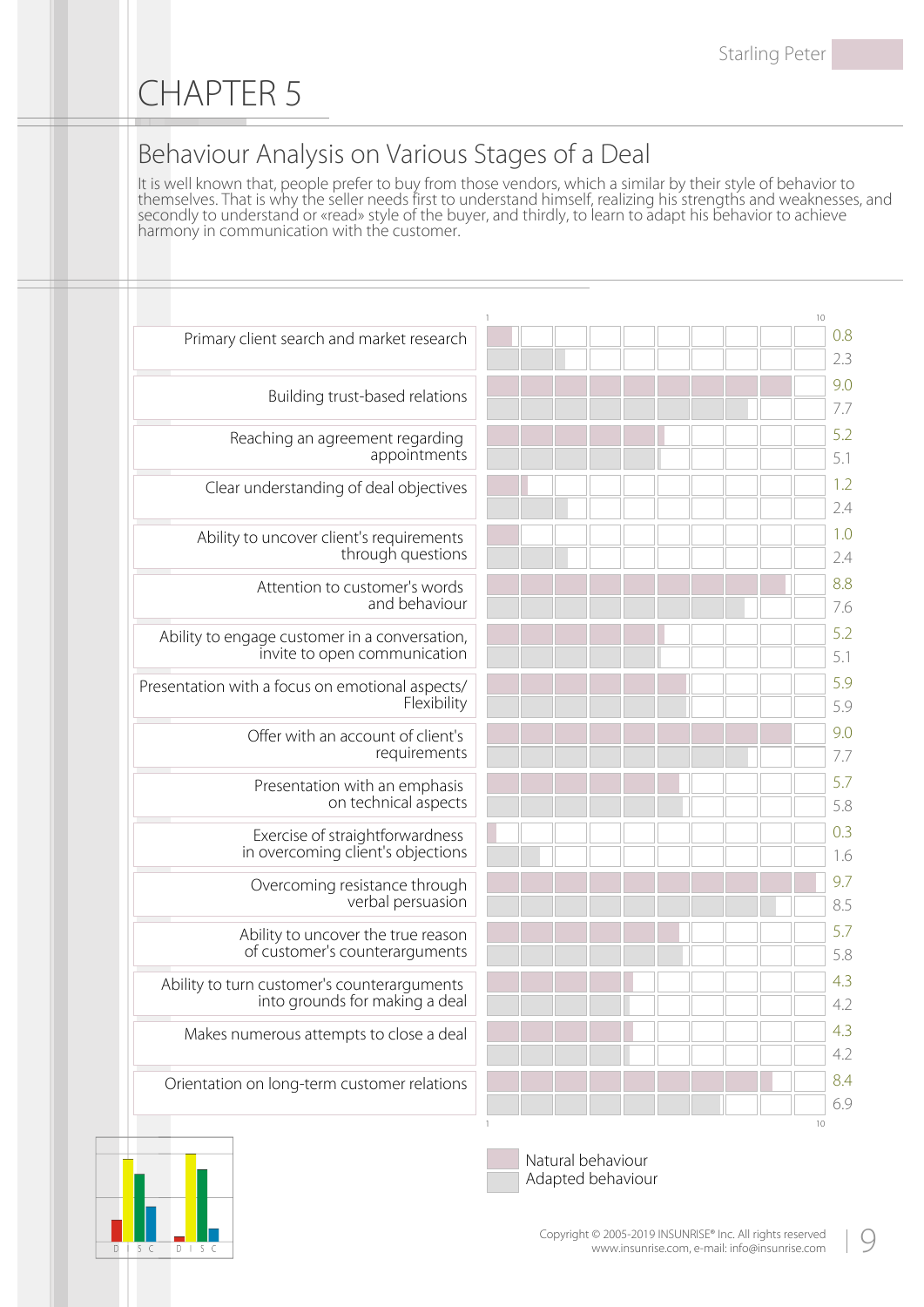### Negotiating Style

This section of the report measures abilities to find arguments, to persuade, to express one's view clearly, to listen and ask questions.

These parameters have been chosen in order to get a clear understanding of the employee's communication style. Please analyze carefully the information below.

|                                             | 10  |
|---------------------------------------------|-----|
| Goal concentration in the course            | 2.2 |
| of the entire negotiation process           | 2.9 |
| Ability to show new perspectives            | 4.6 |
|                                             | 4.3 |
| Attentiveness to the main arguments         | 3.6 |
| of the conversation partner                 | 4.1 |
| Structural and detailed argumentation       | 1.0 |
| with the stress on technical aspects        | 2.4 |
| Ability to demonstrate the profitability    | 5.2 |
| of his/her proposition                      | 5.1 |
| Ability to convince relying on requirements | 4.3 |
| and goals of the opponent                   | 4.2 |
| Ability to provide competent                | 5.7 |
| and correct answers to questions            | 5.8 |
| Proactive adaptation of dialogue            | 5.2 |
| depending on the situation                  | 5.1 |
| Consistency/Ability to maintain the line    | 8.4 |
| of argument in negotiations                 | 6.9 |
| Emotional convincing with an aspiration     | 9.3 |
| to gain the goodwill of opponent            | 7.7 |
|                                             | 10  |



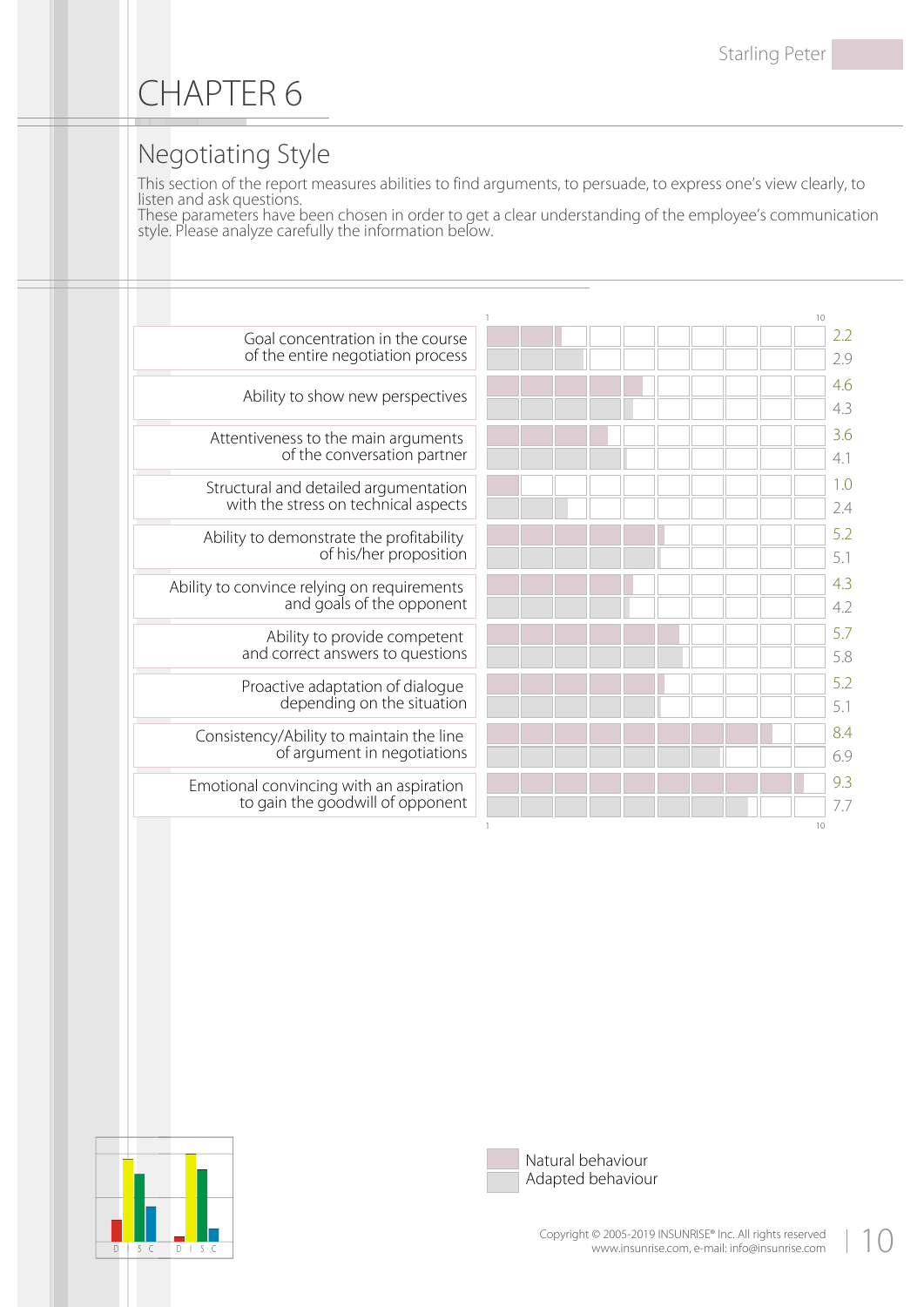#### Presentation Skills

This chapter of the report analyzes Peter s skills of producing presentations. Behavioural research suggests that every person can be communicatively efficient if he is aware both of his strengths and weaknesses and can adapt to the situation accordingly.

|                                              |  |  |  | 10 |
|----------------------------------------------|--|--|--|----|
| Logical ant structural presentation          |  |  |  |    |
| of the material.                             |  |  |  |    |
|                                              |  |  |  |    |
| Effective time management.                   |  |  |  |    |
| Detailed preparation of a presentation,      |  |  |  |    |
| its revision and double-checking             |  |  |  |    |
| Maintaining the balance between              |  |  |  |    |
| audio and visual presentation.               |  |  |  |    |
| Ability to establish and maintain            |  |  |  |    |
| productive contact with the audience.        |  |  |  |    |
| Presenting the material                      |  |  |  |    |
| according to the audience.                   |  |  |  |    |
| Optimization of density                      |  |  |  |    |
| of presented material                        |  |  |  |    |
| Ability to answer questions with confidence. |  |  |  |    |
|                                              |  |  |  |    |
| Aspiration to meet                           |  |  |  |    |
| ad hoc requiremnets                          |  |  |  |    |
| Adequate response to the negative            |  |  |  |    |
| reaction of the audience.                    |  |  |  |    |
|                                              |  |  |  |    |
| On-the-spot change of strategy               |  |  |  |    |



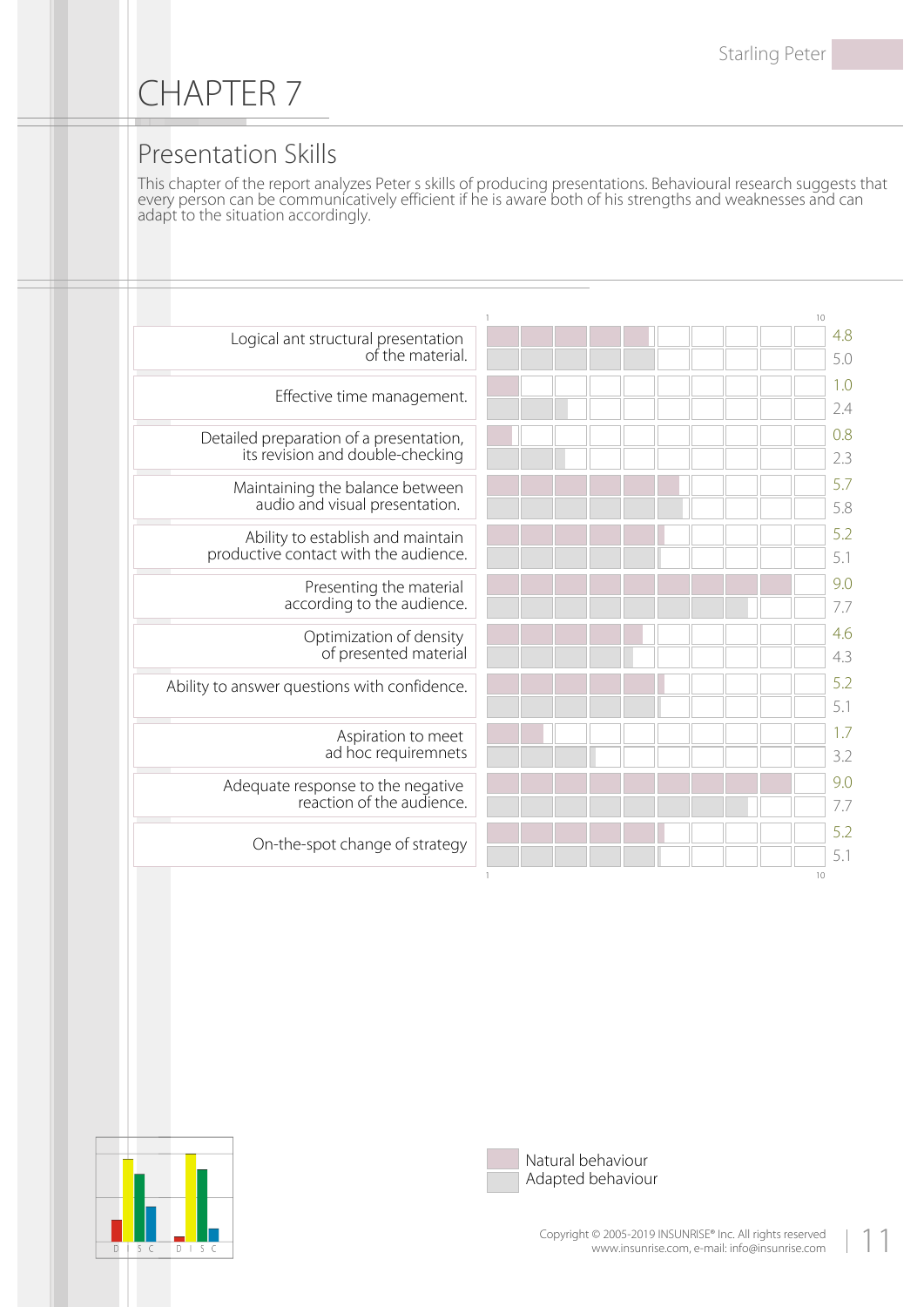### Behaviour in Conflict Situations

Most conflicts arise against the will of the participants. Disagreements happen because people do not take into consideration each others' individual traits. An experienced manager is aware that conflicts can be avoided if preventive measures are in place.







Copyright © 2005-2019 INSUNRISE® Inc. All rights reserved www.insunrise.com, e-mail: info@insunrise.com 12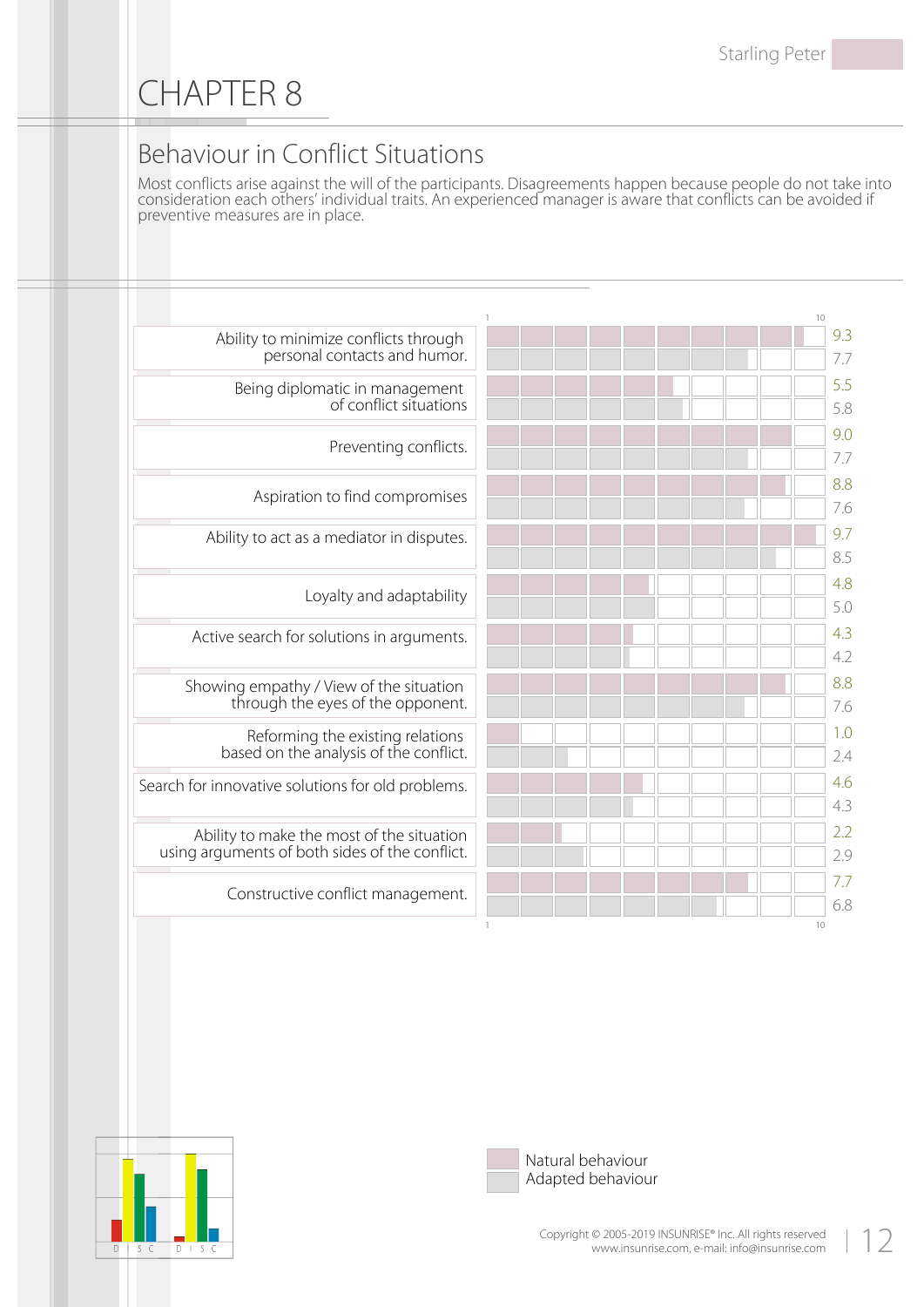#### Motivating Stimuli

There is a common opinion that the best environment for a person is the one that creates for her the conditions for self-motivation. Employ the information stated below to identify together with Peter her main individual motivators.

- Wide social network.
- Absence of conflicts and open confrontations between people.
- Informal, relatively close interaction with colleagues and friends.  $\mathbb{R}^2$
- Job management based on team work. п
- Participation in discussion of positive matters. m.
- Taking pleasure in participating in team affairs.
- No need to compete with colleagues.
- **Praises and rewards; popularity and public recognition.**
- **Opportunity of free choice.**
- Sufficient time margin for plans' realization.
- Ability to express one's thoughts openly and freely without being concerned with possible negative consequences.
- Help in new endeavors and with making important decisions.
- Honesty and sincerity in relations between people.
- Feeling of personal freedom and independence.
- Logical grounds for possible changes at work or everyday life.
- Sense of confidence in the future.
- Recognition for loyalty and consistency at work.
- Working for a democratic leader, with who Peter is on good terms.
- No need to generate long, detailed reports.  $\blacksquare$
- Opportunity to relax and have a good time after a stressful day at work.

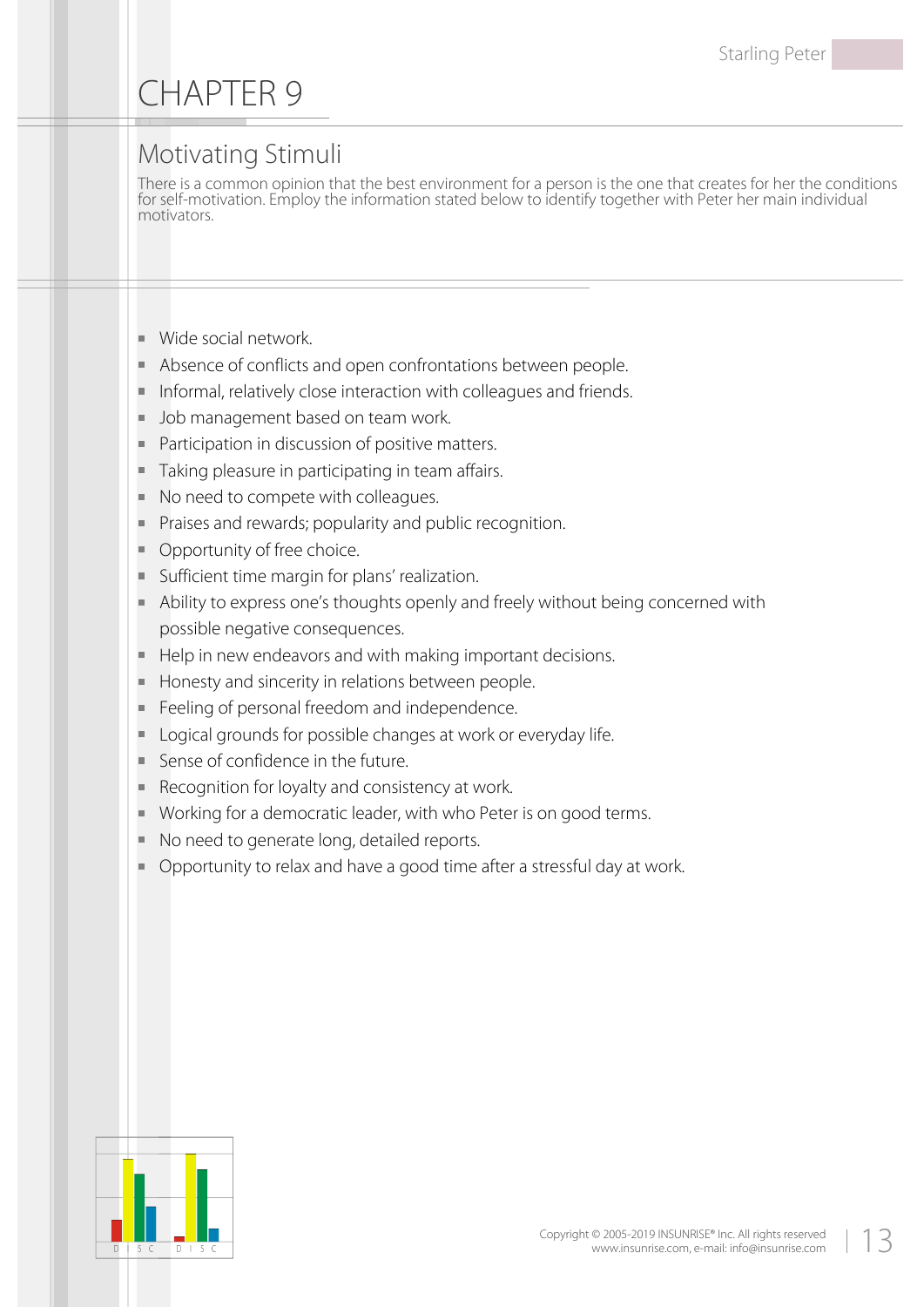### Efficiency-limiting Factors

This part of the report specifies possible, efficiency-limiting factors and behavioral traits of Peter that fall beyond her job sphere. We recommend pointing out 1-4 limiting factors and developing a plan based on these factors to weaken or master them.

- Seeking to resolve a certain problem positively may fail to be straightforward.
- May dedicate too much time to communication, forgetting about the main goal. In sales this quality will be manifested in Peter delaying the deal closure.
- May face problems with prioritizing.
- Has a tendency to express out-of-place tolerance and patience.
- Has an inclination to meet the demands and interests of others at the expense of her own ones.
- Allows other to make decisions for herself
- **Back-pedals with making serious, undesirable for her decisions, hoping that complicated** situation will bypass.
- Sometimes makes decisions based on a superficial data analysis.
- Has a tendency to overestimate skills and capabilities of other people.
- Not always complies with existing rules, however without establishing her own regulations and requirements.
- In Is rather careless about adhering to and considering minor particulars and details in tasks that require extra precision.
- Has a tendency to express her thoughts in a verbally redundant manner.
- Does not always provide sufficient scrutiny to actions of her subordinates.
- In tense situations tends to give deficient instructions.
- Depends on the opinion of others about her.

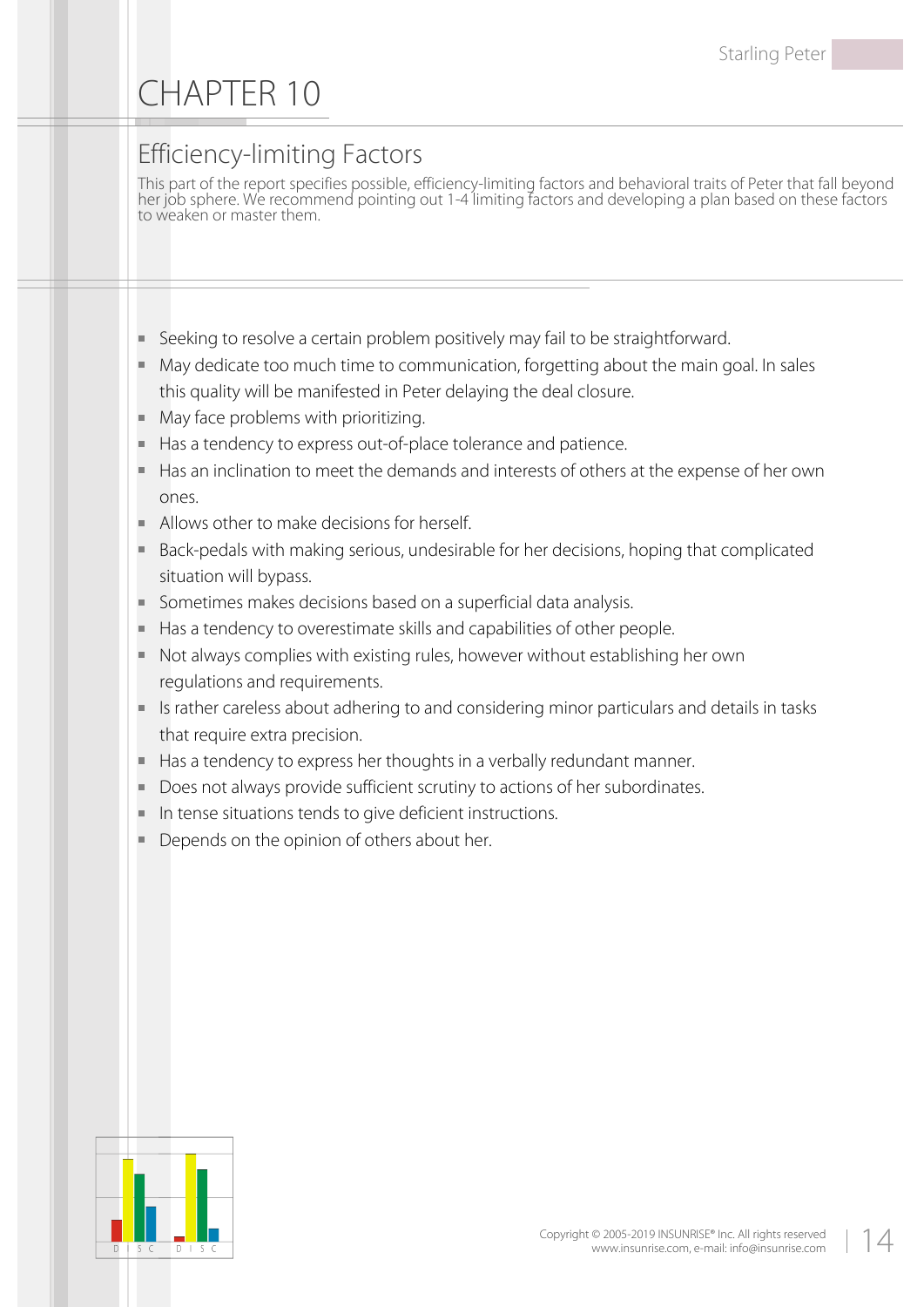### Self-improvement Recommendations

A person's self-perception may significantly differ from the way other people perceive her. This difference manifests itself in less conscious behavior. This behavior may be called: "The Blind Zone of Perception". For this very reason unconscious actions are the most difficult ones to correct. Point out the most important in your opinion statements and compare your choice with the opinion of people, who know you well.

- $\blacksquare$  To behave more persistently and decisively.
- To be less concerned with people's opinion about her.
- To display greater consistency in her requirements to others.
- To learn giving precise tasks without omitting any details.
- To dedicate more time to prioritizing.
- To be more organized and punctual.
- To mind her movements and gestures.
- When convincing someone not to be exclusively reliant on her eloquence and charm, but rather resort to additional materials and accurate information more often.
- To be more realistic in setting work deadlines.
- To try to attend to projects all the way to the end.
- To engage in open confrontation more often without being afraid to escalate relations.
- To have a feeling of belonging to a team, sense of fellowship.
- $\blacksquare$  To make decisions more rationally.
- To take greater initiative; to be proactive and less concerned about her independence.
- $\blacksquare$  To have a regular feed-back from colleagues and managers regarding her traits or actions which have a negative impact on work.
- To be more realistic in evaluating skills and capabilities of other people.
- To master new approaches aimed at overcoming clients' disagreement and objections.
- To eliminate peak moments in work.
- To receive material signs of recognition of her efforts, rather than mere verbal encouragement and praises.
- $\blacksquare$  To find a compromise between her desire to act quickly and the necessity to comply with quality standards.
- To be more focused on discussing work-related, professional topics and spend less time discussing side matters.
- To realize the necessity of annual medical check-ups due to her busy lifestyle and high level of stress.

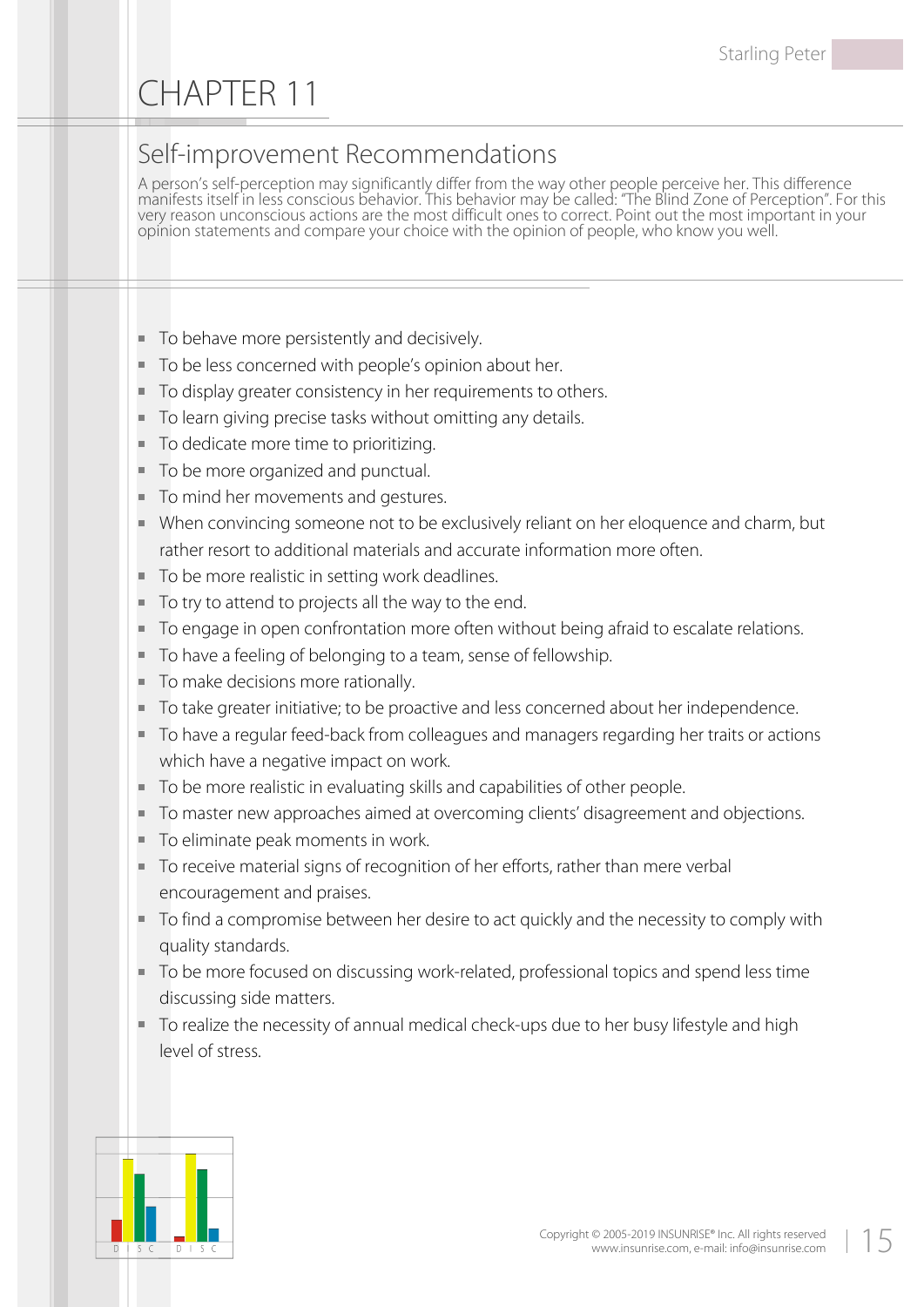# DEVELOPMENT PLAN

The generation of personal goals is often more effective than targets provided by outside authority. We have prepared a list of skills which you might decide to improve. It is necessary to choose one or more of the proposed options, after that sketch certain steps which Peter should take. Turn to the Report to make the task easier. Try to set real deadlines rather than to just plan actions. • Relations (including ability to listen to others) • Discipline and Self Organization • Delegating tasks • Decision making • Efficiency • Self development • Planning and effective time management • Self-confidence • Career goals • Personal goals • Leadership • Family • Sphere of activity: \_\_\_\_\_\_\_\_\_\_\_\_\_\_\_\_\_\_\_\_\_\_\_\_\_\_\_\_\_\_\_\_\_\_\_ 1. 2. 3. 4. Sphere of activity: \_\_\_\_\_\_\_\_\_\_\_\_\_\_\_\_\_\_\_\_\_\_\_\_\_\_\_\_\_\_\_\_\_\_\_ 1. 2. 3. 4. Sphere of activity: \_\_\_\_\_\_\_\_\_\_\_\_\_\_\_\_\_\_\_\_\_\_\_\_\_\_\_\_\_\_\_\_\_\_\_ 1. 2. 3. 4. Sphere of activity: 1. 2. 3. 4. Date of launching Development Plan: \_\_\_\_\_\_\_\_\_\_\_\_\_ Date of review:

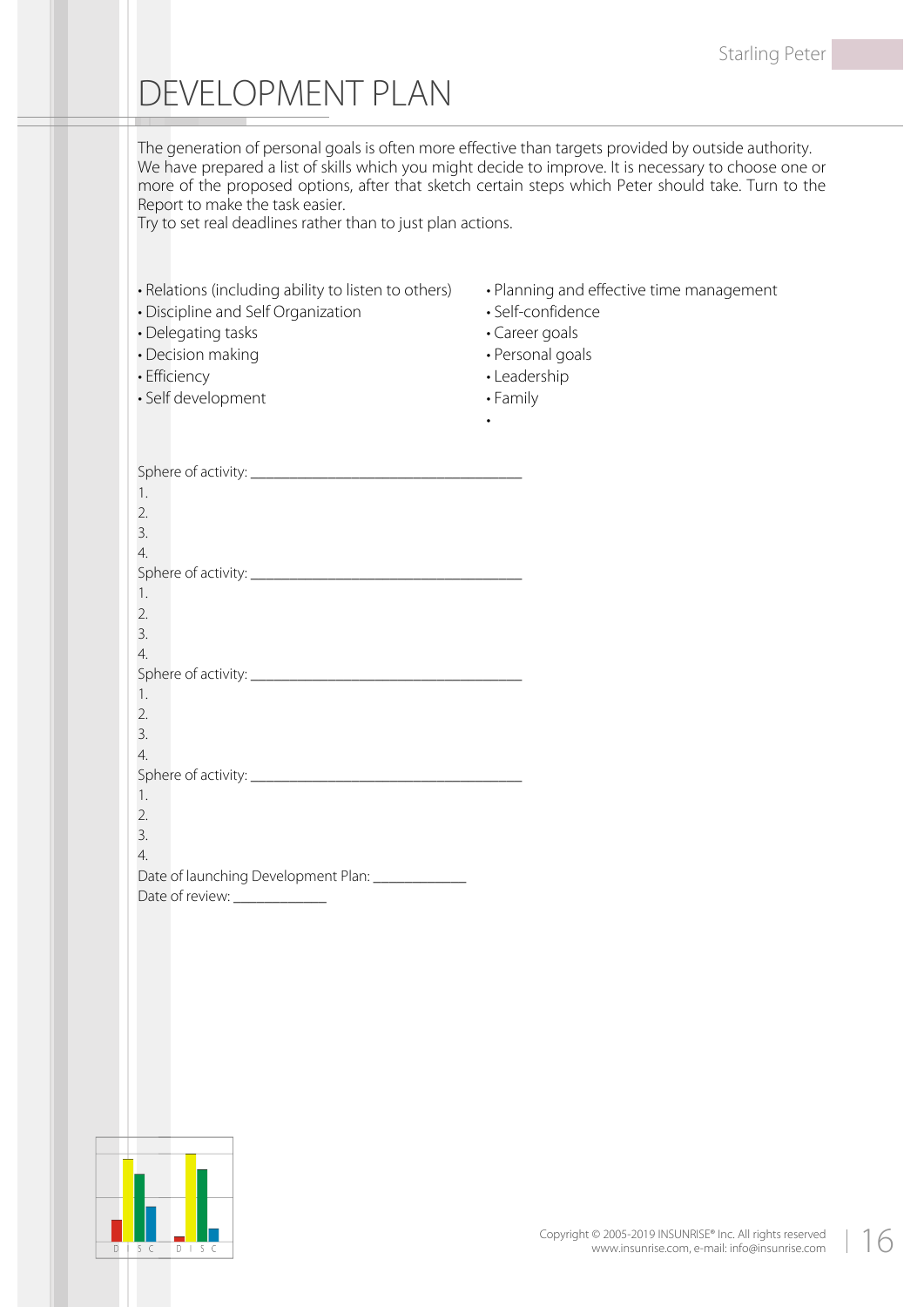# BEHAVIOUR STYLE

#### Introduction

#### NATURAL AND ADAPTED BEHAVIOR

This individual report is based on the interpretation of Graphs of Natural (II) and Adapted (I) behavior. Graph I is represents our "Professional mask" or the behavioural style that we wish or consider appropriate to show to other people. Adapted behaviour is less intuitive and may be either in the line of or Natural behavior or be quite close to it.

Graph I measures an ability of an individual to adapt his behaviour consciously to particular situations. If you ask a candidate to fill questionnaire keeping in mind not his work, but his family life, where he (she) is performing the role of a father (mother), Graph I will reflect his (her) behavior which he (she) considers to be adequate to be successful n this role.

Graph I can change much more easily and quickly than Graph II. To a certain extent, we all adapt our behaviour to the environment, work situations included.

Graph II describes less conscious instinctive behaviour of an individual. This Graph is more informative and reflects our true image that is what he (she) really is when he (she) does not try to control himself (herself). In normal conditions, Graph II changes very little in time. However, some event or accident, which can give rise to strong emotions in a person, may change the shape of Graph II, e.g. a serious surgical operation, a car crash, changes in a family life, the loss of a job, etc.

The price we pay for the adaptation of our behaviour is our energy. The following should be kept in mind:

Long term behavioural adaptation may exhaust one's energy.

If a person is seriously motivated to adapt his (her) behaviour, he (she) is able to conduct himself (herself) in accordance with the demands of the environment.

To restore the energy supply a person has to turn back to his (her) Natural style of behaviour.

Comparing Graph I and II you can judge of the difference between the person's self-perception and what his (her) natural performance.

When the gap between the Graphs is minimal, a person feels more energetic and dynamic and can fulfill different tasks for a long time, being under minimal or without stress at all.

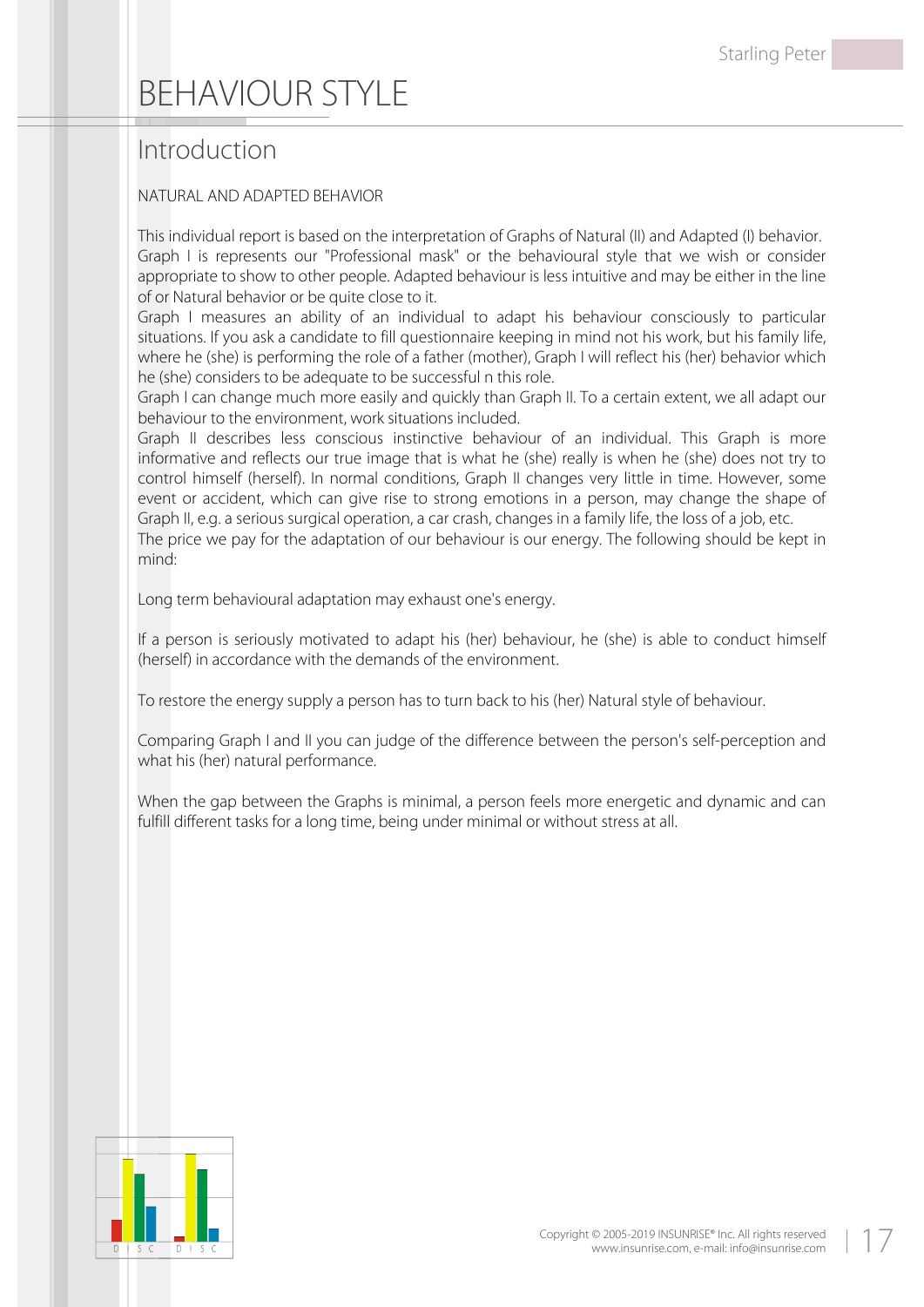### BEHAVIOUR STYLE - Graph analysis

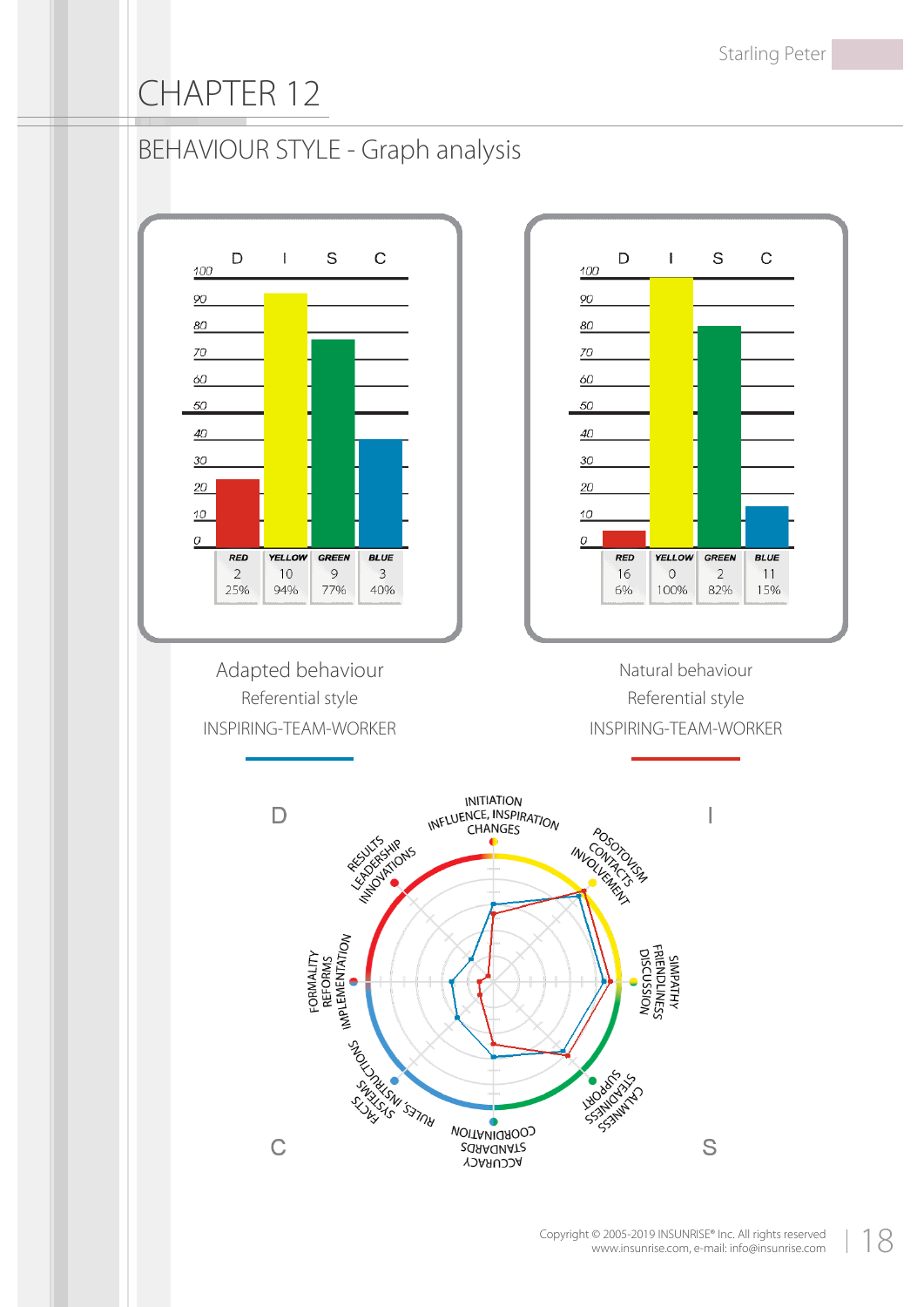# INSUNRISE ROSE

#### Introduction

INSUNRISE ROSE is a powerful multifunctional tool that can be applied independently or combined both, with the individual or Job Profile reports.

INSUNRISE ROSE was developed on the basis of DISC Model, designed to help each applicant to understand both himself and others better.

INSUNRISE ROSE helps to:

- Identify job matching
- Fix the difference between one's conscious and unconscious behavior;
- Identify and prevent inner stress;
- Minimize inconsistencies between one's way of behaviour at work and outside it;
- Helps to work out strategies to improve team spirit

To analize the degree of job matching or direction of adaptation of behavior, it is necessary to compare the distance between the indicators of the Job (square) and Natural (rhomb) or Adapted Behavior (star) of one or more employees.

To observe the team dinamyc it is advisable to place on the INSUNRISE ROSE the indicators of the Job position and then the ones of Natural and Adapted Behaviour of all members of the team and analize the correlation between them.

Such method allows to identify quickly the areas of possible conflicts between members. You will be also able to see how to improve interaction and mutual understanding within the team.